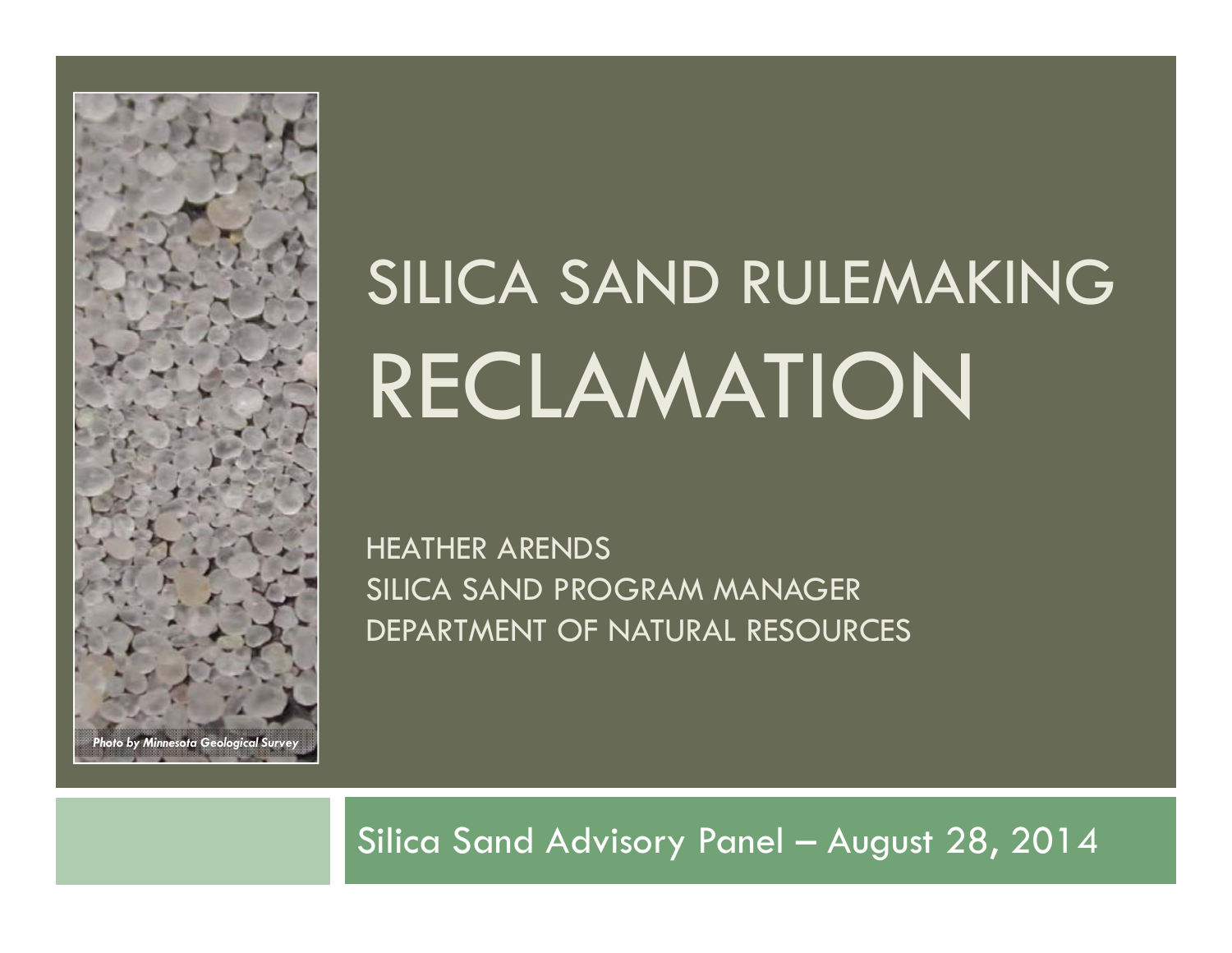# Where we left off......

- $\Box$  In the May meeting:
	- **DAR** has authority to write the rules
	- $\blacksquare$  LGUs will be implementing the rules
	- $\blacksquare$  Rules will not regulate end use
	- $\blacksquare$  Interested in including blasting standards
- $\Box$  I handed copies of WI NR 135 and indicated that I would lean heavily on this existing reclamation language as well as MN reclamation language
- You created a table of interests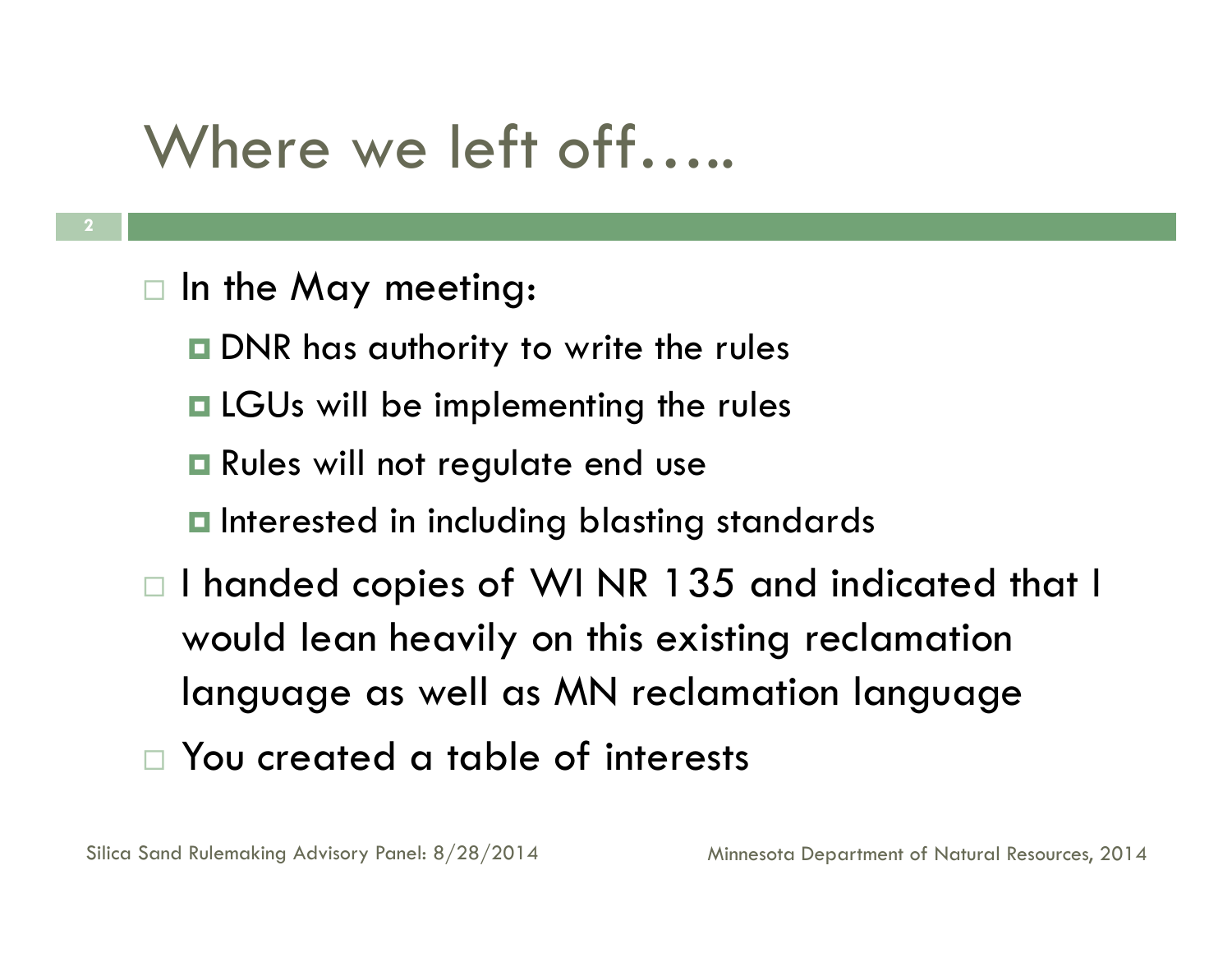#### Since the May meeting…..

- **3**
- $\Box$  At the July meeting, DNR and EQB communicated their intention of meeting with LGUs.
- Meetings went very well.
- Feedback includes
	- $\blacksquare$  The rules will be applied to large industrial operators, small operators, and potentially, at the local level aggregate producers.
	- Most LGUs thought implementing rules would be straightforward, however, some thought it would be onerous.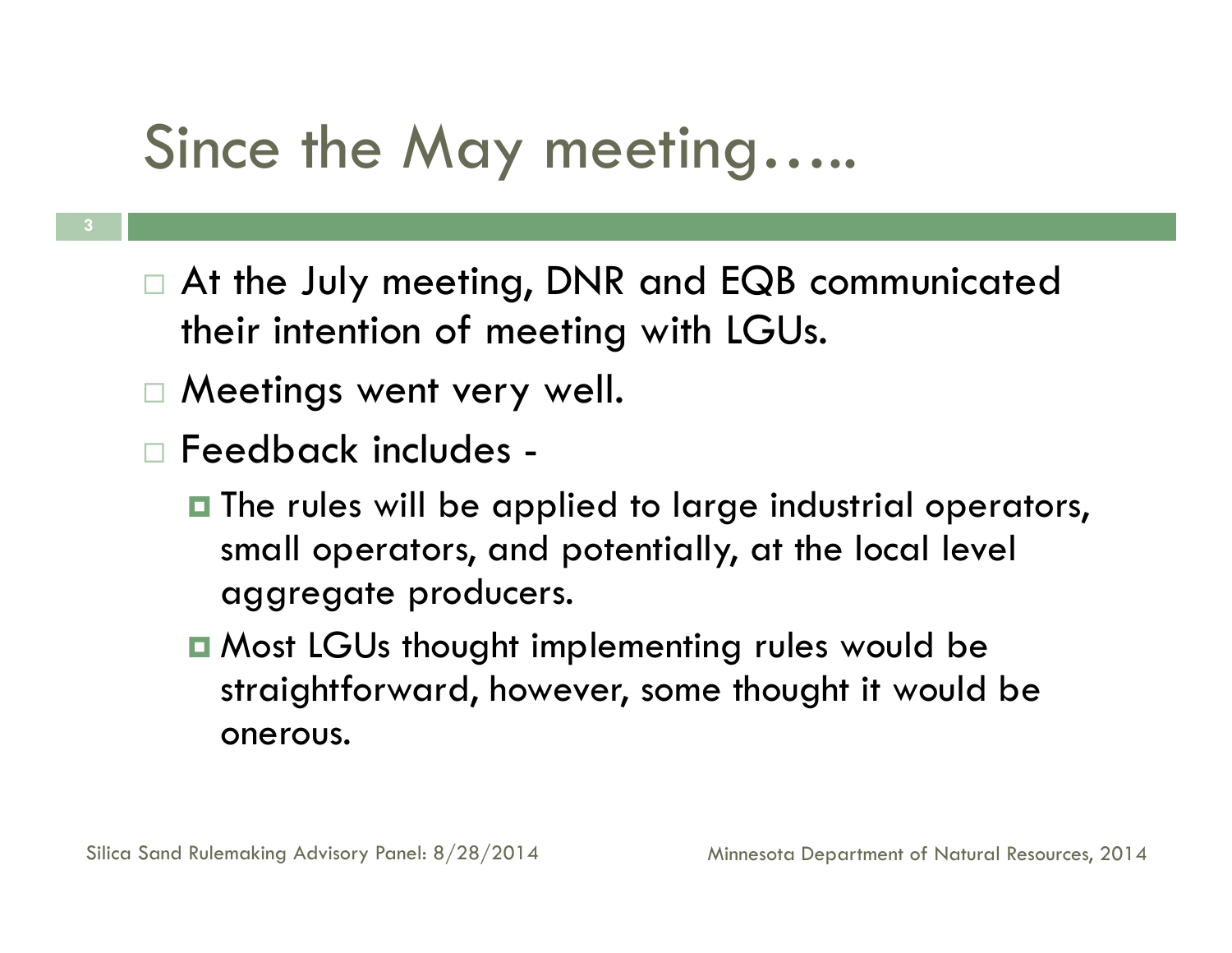# Goals for the August 28<sup>th</sup> meeting

- $\Box$  Financial Assurance
	- **□ Has the structure of MN Rule 6132 and combines** language with WI NR 135.
	- $\blacksquare$  Internally reviewed
	- **Q** Get input on the document
	- $\blacksquare$  I am uncertain the time frame in which this will happen
- $\Box$  Reclamation Plan
	- Not internally vetted *Rough Preliminary Draft*
	- $\blacksquare$  It was handed out to the panel today
	- **□** However, time permitted, I would like to go through it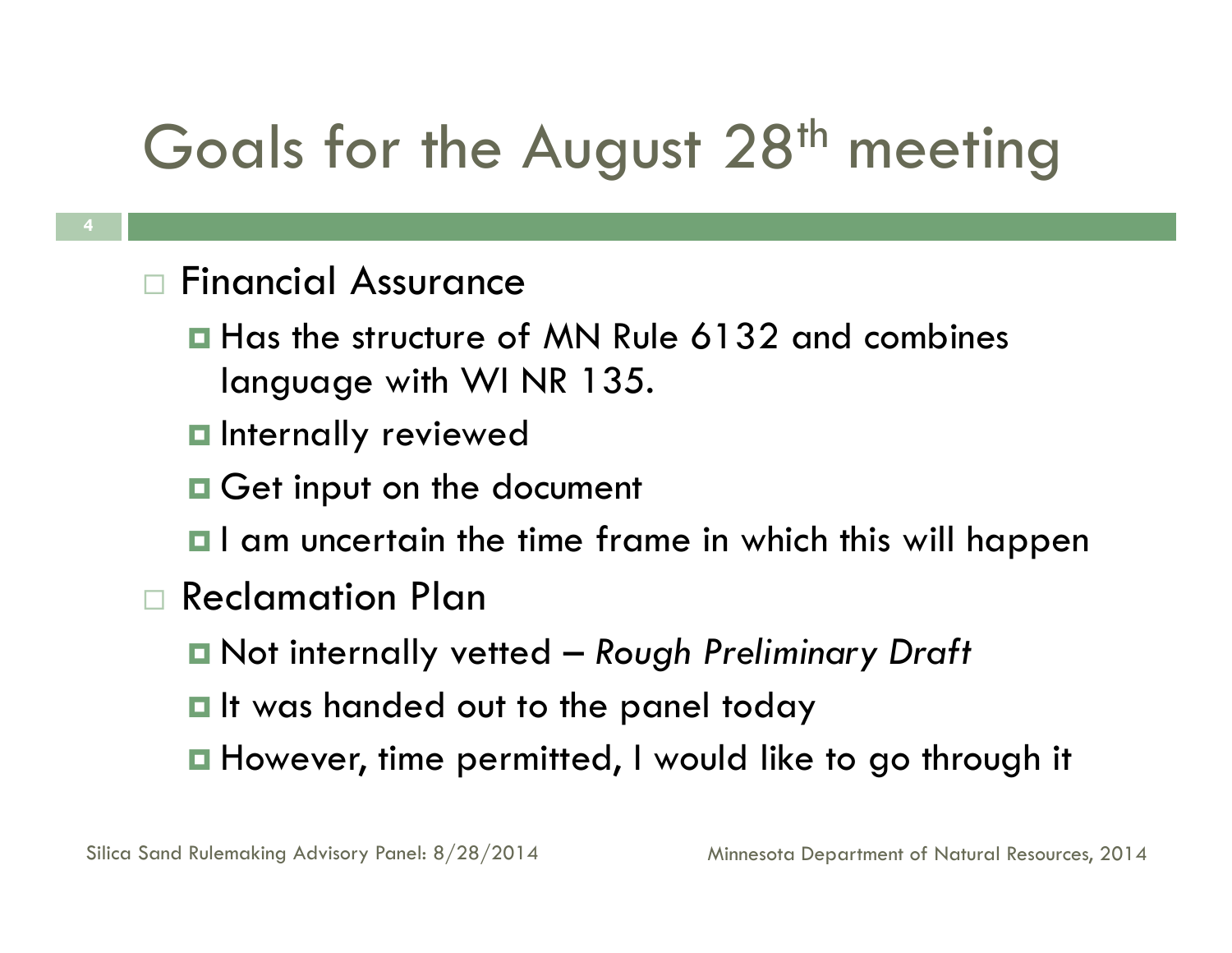# Rule Structure and Game Plan

- 1.Performance Standards
- $2<sup>1</sup>$ Reclamation Plan
- 3. Financial Assurance
- 4.Blasting Standards
- *5. Administrative Procedures (checks and balances)*

#### Go through 1-4 and then brainstorm and determine best approach for the Admin. Proc.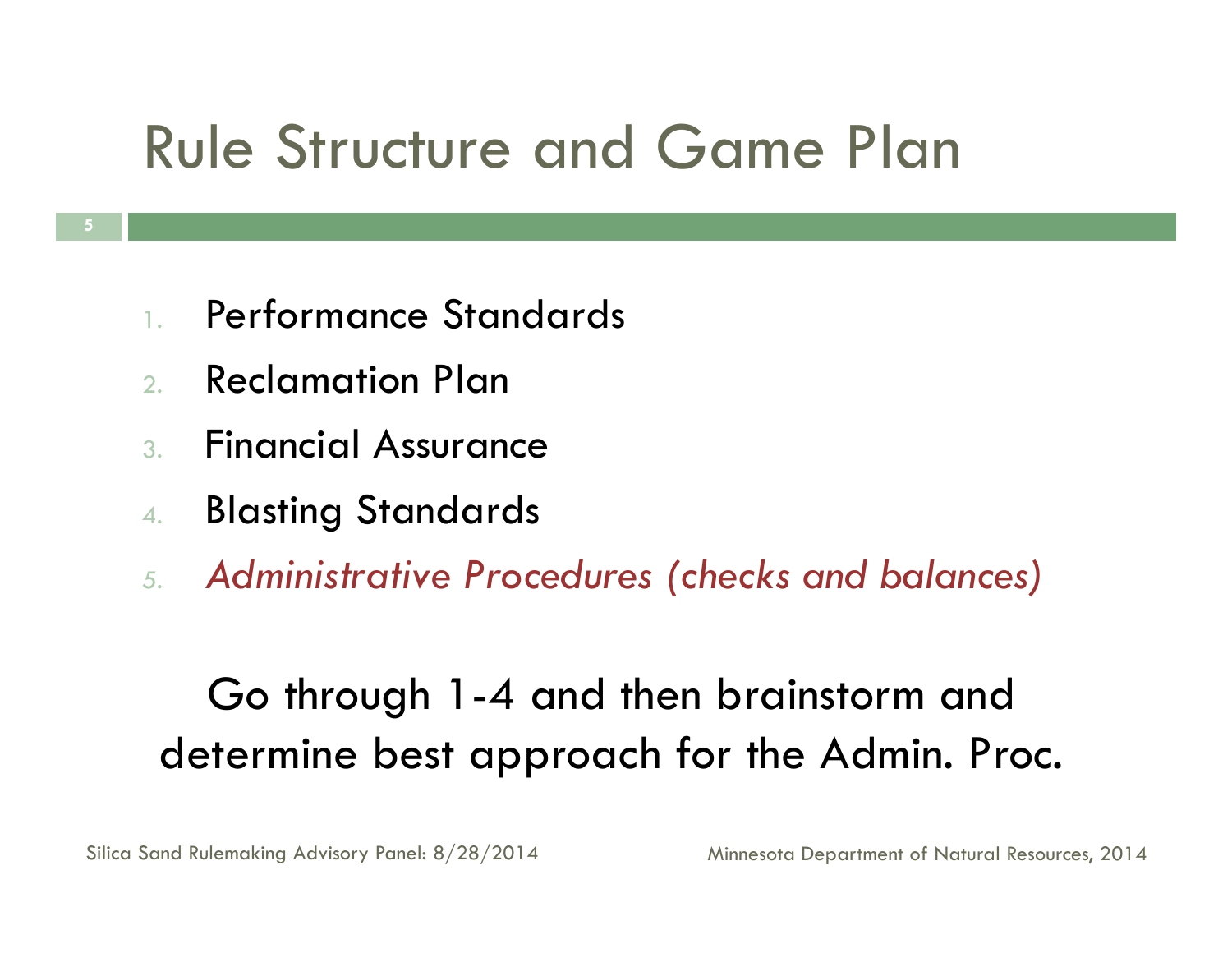### Foundation of a rule

- **6**
- $\Box$  A rule must not exceed statutory authority
- $\Box$  A rule must not conflict with the governing statute or applicable law
- $\Box$  A rule must have a reasonable relationship to statutory authority
- $\Box$  A rule must not be unconstitutional, arbitrary, or unreasonable.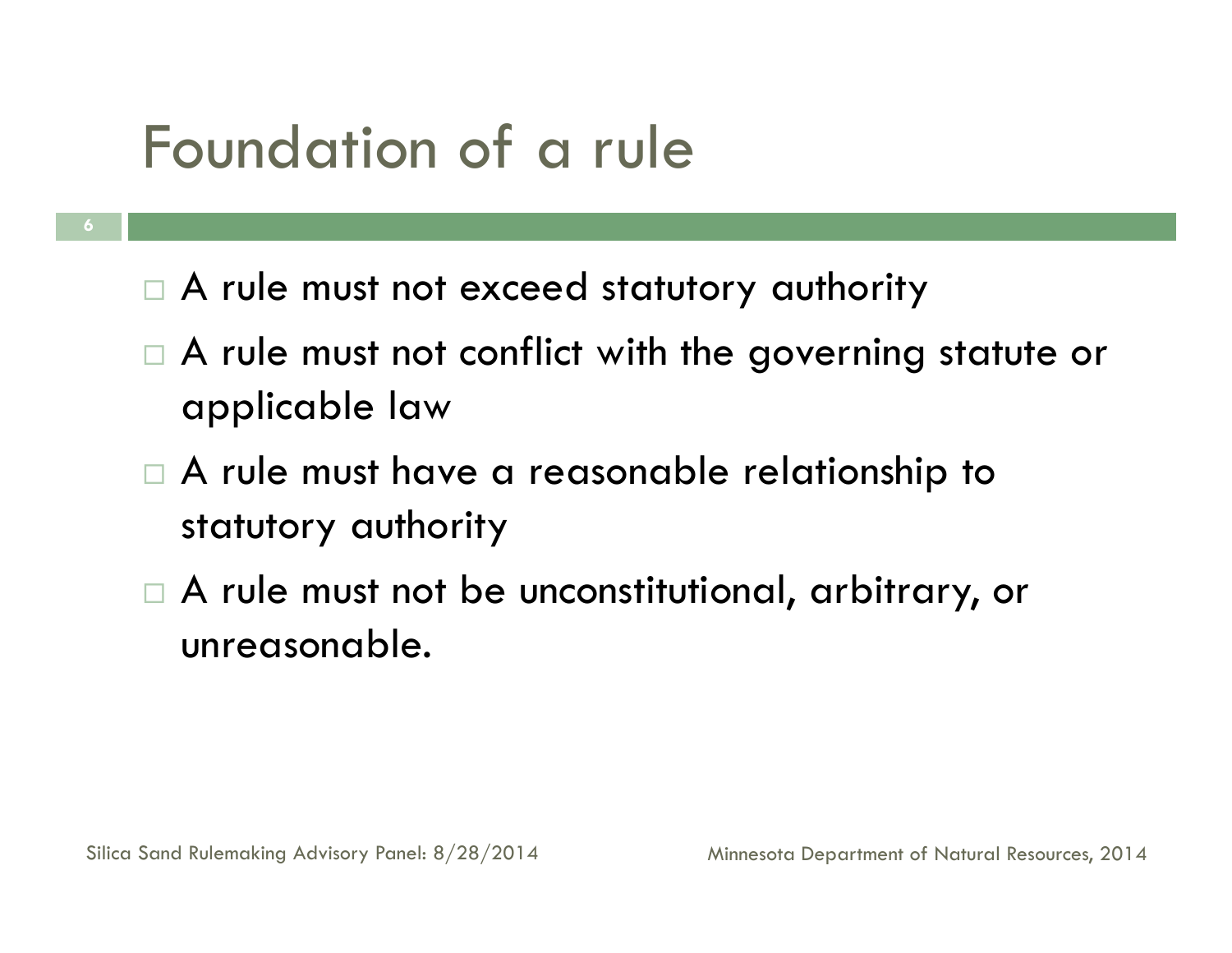# SONAR Language

**7**

 $\Box$  Section 14.131 and 14.23: Sonar language must describe the classes of persons who will probably be affected by the proposed rules, including those who will bear the costs of the rules and those will benefit from the rules.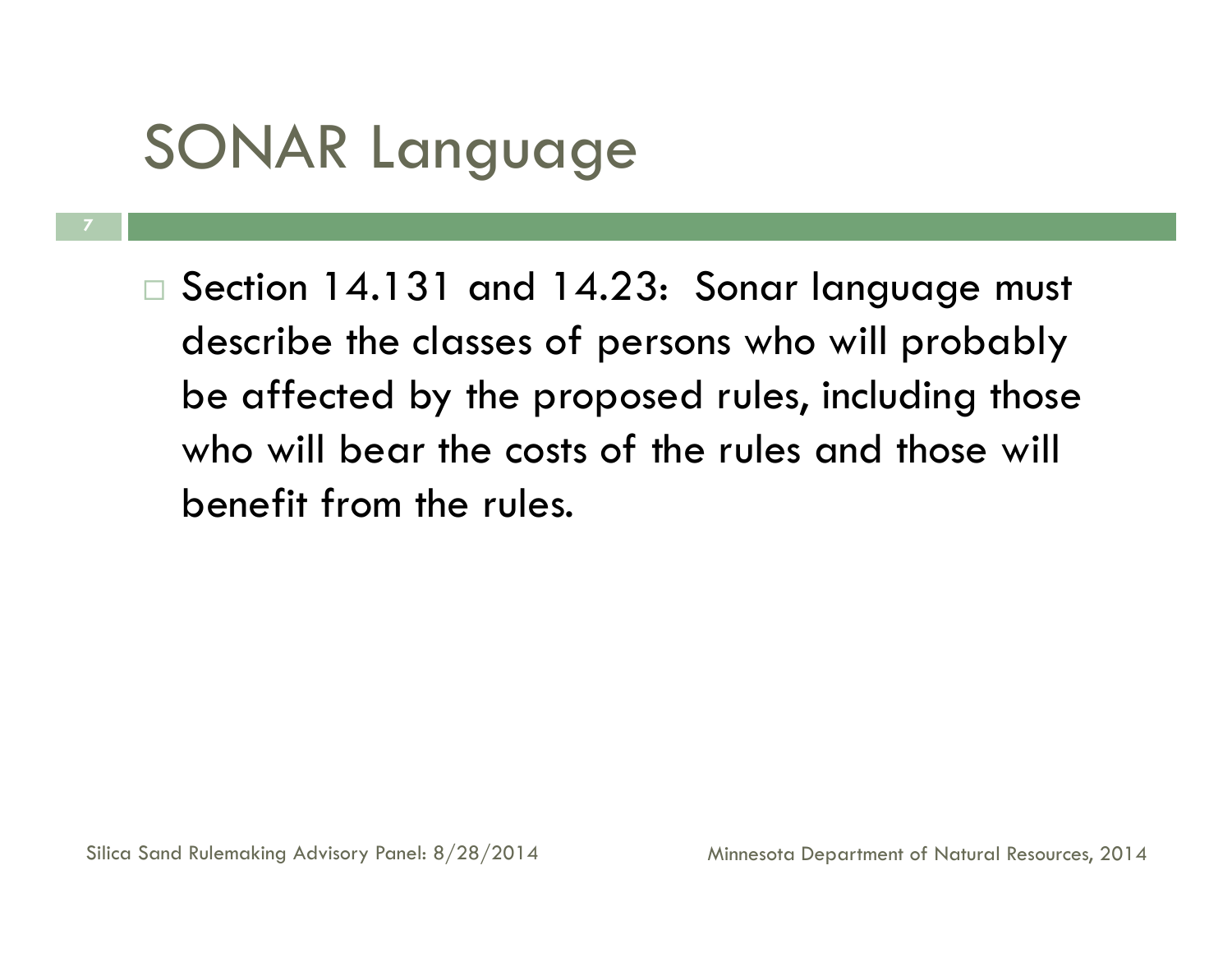# SONAR Language

**8**

 $\Box$  Section 14.127: Requires an agency to determine if the cost of complying with proposed rules in the first year after the rules take effect will exceed \$25,000 for any small business or small city.

*Advisory panel can help make this estimate – which is helpful with the ALJ*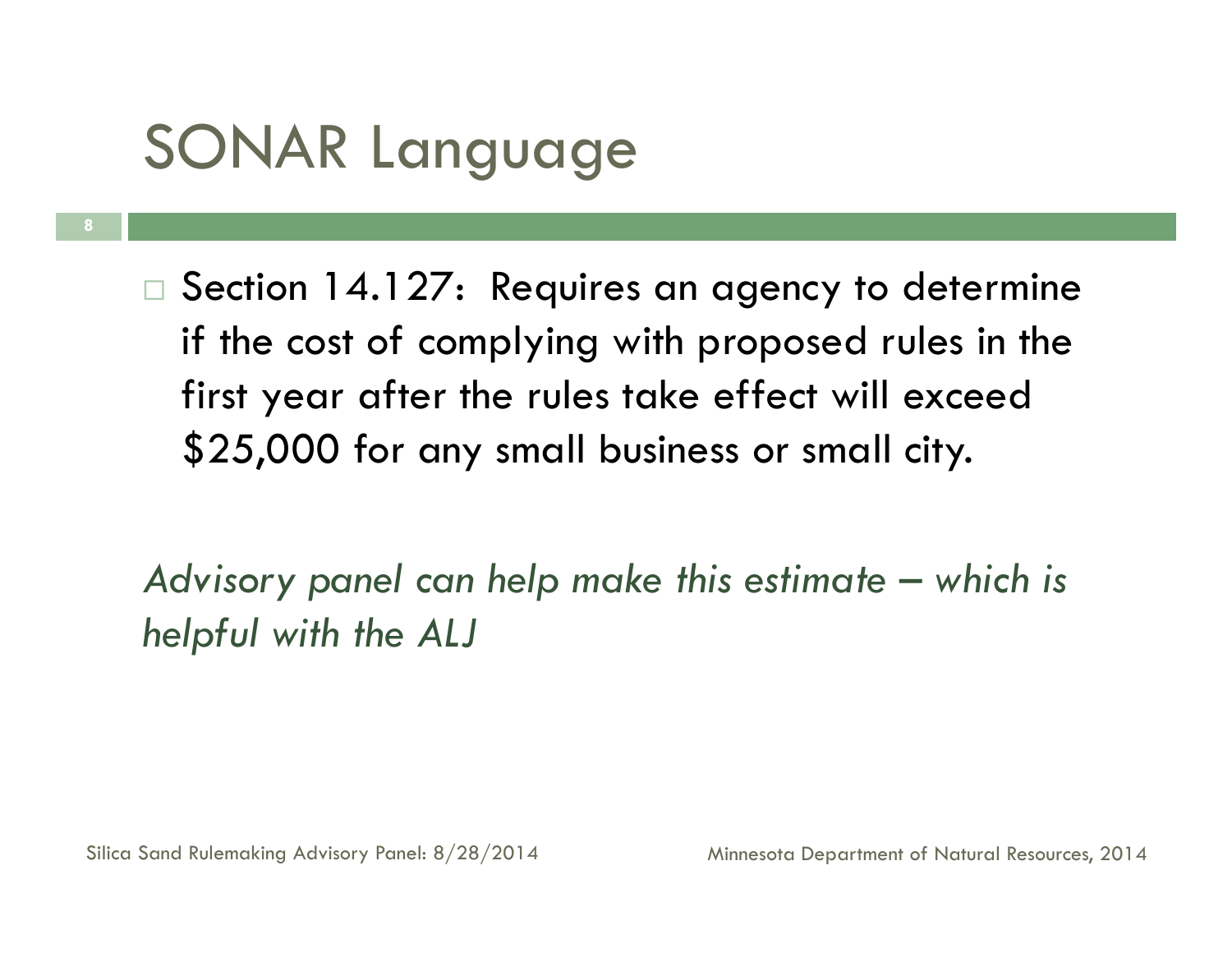# SONAR Language

**9**

 $\Box$  Section 14.131 and 14.23: Sonar language must estimate the probable costs of complying AND cost of not adopting the rules, including the portion of the total costs that will be borne by identifiable categories of affected parties – such as separate classes of governmental units, businesses, or individuals.

*Advisory panel can help make this estimate – which is helpful with the ALJ*